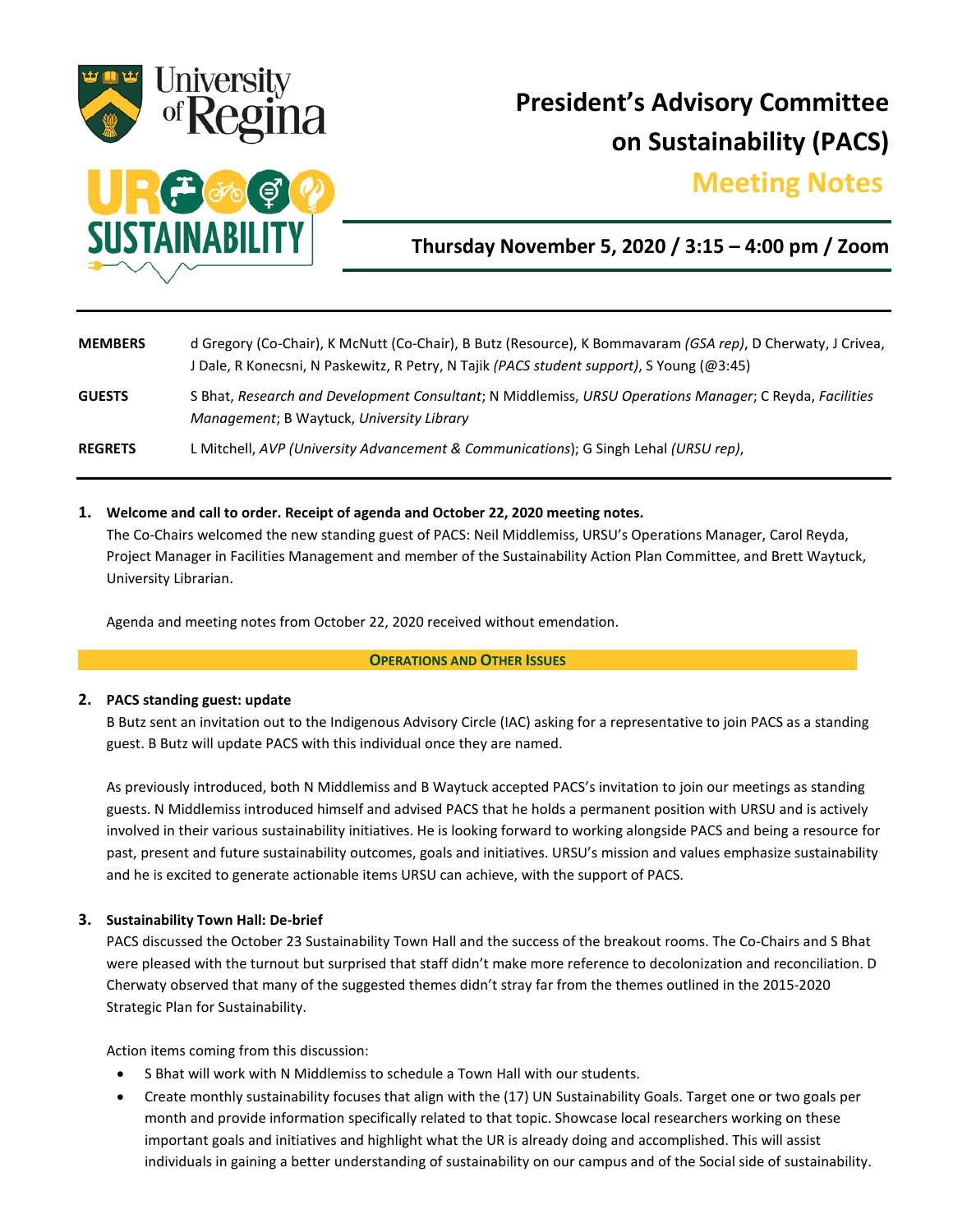#### **4. Sustainability Action Plan Committee: update**

This eight-person Committee met yesterday, November 4, and decided that they can commit to meeting once every two weeks for one hour. Their focus will be on developing strategies, policies and a process for implementation process. It is important that the Co-Chairs and the remainder of our senior leadership team endorse and advocate the work that comes from this Committee. During the meeting, B Butz sent PACS the notes from the Action Plan Committee meeting for their review and reference *(Appendix A)*.

Co-Chair McNutt posed the idea of a longer termed Action Plan. Owning to time, this conversation will take place at the next PACS meeting.

**5. ADJOURNMENT at 3:58 pm NEXT MEETING: NOVEMBER 19, 2020 10:00 – 10:45 AM (ZOOM)**

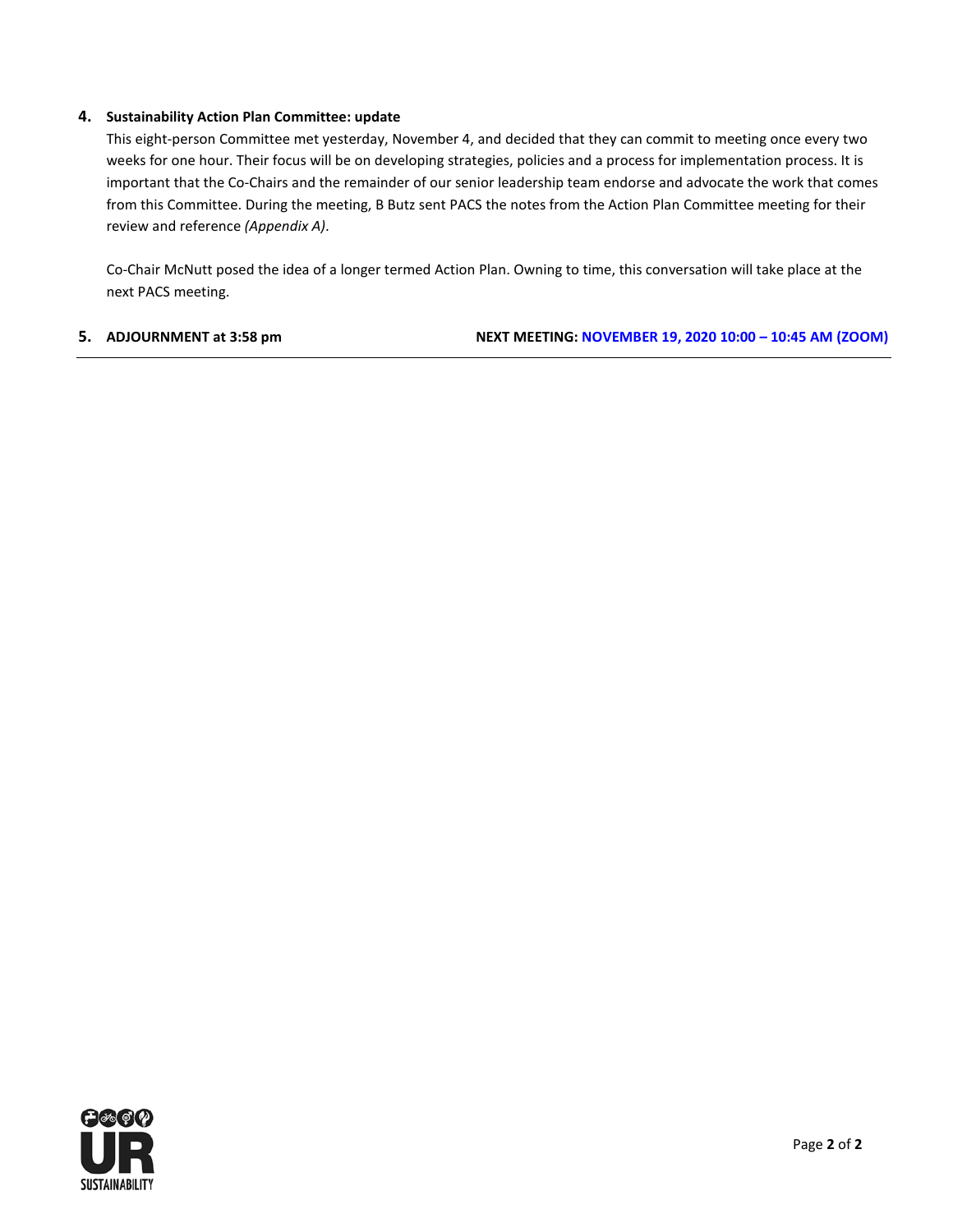## PACS – Action Plan Committee (APC)

## Summary of meeting outcomes – Nov 4, 2020, 3-4 pm

## Meeting Minutes:

### **Committee Members:**

- **Supriya Bhat** (committee organizer) R&D Consultant, Office of the Vice-President (Research), University of Regina
- **Carol Reyda** Project Manager, Construction, Facilities Management, University of Regina
- **Moses Gordon** Acting Director of the Indigenous Peoples' Health Research Centre, University of Regina
- **Tanya Dahms** Professor, Chemistry and Biochemistry Department, University of Regina
- **Hussam Ibrahim** Associate Professor, Engineering, & Director Clean Energy Technologies Research Institute (CETRI), University of Regina
- **Brett Dolter** Assistant Professor, Economics Department, University of Regina
- **Sarah Abbott** Associate Professor, Film Department, University of Regina
- **Courtney Stange** Sustainability and Climate Action Officer, VP (Research) Office, University of Regina

The committee will meet once every two weeks for one hour. Next meeting will be on Nov 13, 2020 3 - 4 pm

### **Overall summary:**

The committee discussions were mainly focused on developing strategies for implementation of sustainability action plan items. Develop policies and a process for implementation that can be taken to each unit on campus. A dedicated sustainability unit/individual is currently lacking, who will take accountability of operation of the policies.

- Look at the previous strat plan, to see what were not accomplished, and why were they not accomplished? What were the gaps that needed to be filled? Maybe we did not have good leadership? We didn't have budget? FM needs admin support to implement the strategic plan.
- Categorise ideas into themes, determine how long it will take to plan/implement, budget, other constraints. Some actions may have immediate payback, whereas some may have payback in 5 years. Where are we at in term of energy expenditures? We need clear energy and waste audits. Would be nice to have a detailed public inventory of campus energy use and emissions profiles of everything so we can use it in classes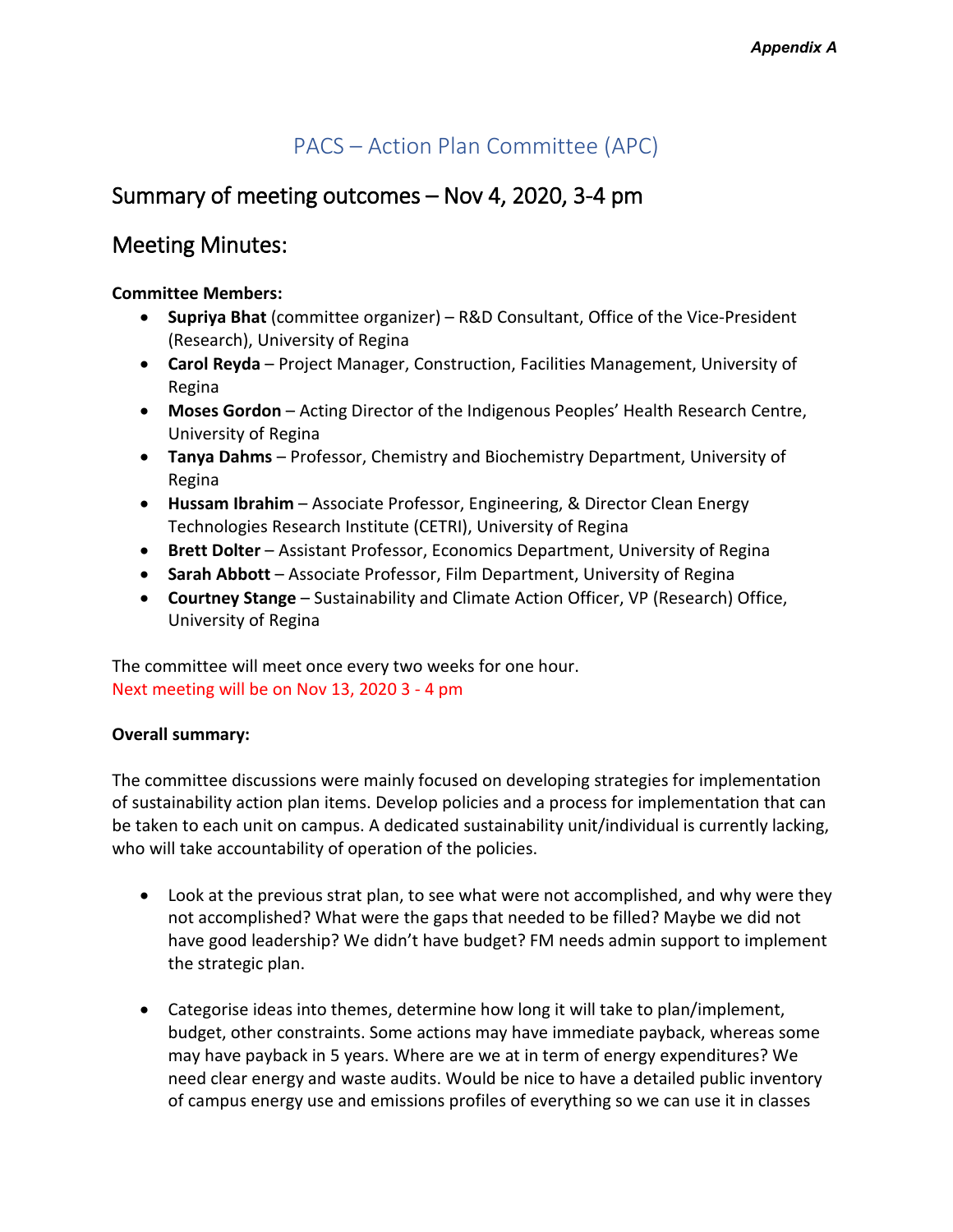and so that people can see the energy uses etc. Find groups that have reports on specific items from the Town Hall (ie. Student Services and Facilities Management)- Does this committee ask for these reports or who is going to do this work?

- Transparent budgeting- what does it mean to have support from the senior leadership? Do we have budgets? is there a possibility for a green revolving fund or green bonds, how do we get the capital? Budgets for making low cost energy saving changes, the revenue can be reinvested- snow ball effect. Look for innovative ways to fund projects for example, carbon pricing ourselves to fund other projects. Develop long-term big projects ready for big investments as we get funding calls from the government.
- Action Committee will help develop policies, (example, green capital policy) and process for implementation to each department unit and Kathy and David (senior leadership) will help take it to the different department units on campus. We need leadership at each unit who will take responsibility for implementation. Dedicated sustainability unit that will take accountability for the action items.
- Need administrative support for the committee, who is doing the actual work involved in getting the plan completed. Attack policy, gather information and fill in the gaps

### **Future plans**

- Use Town hall and email feedbacks to create categories, which will act as themes for the action plan committee discussions.
- Have a theme for each meeting, example, waste, water consumption, green/renewable energy.
- For each theme, APC will help develop specific action plans
- The dedicated sustainability individual will develop time-line, budgets, ROI and risk analysis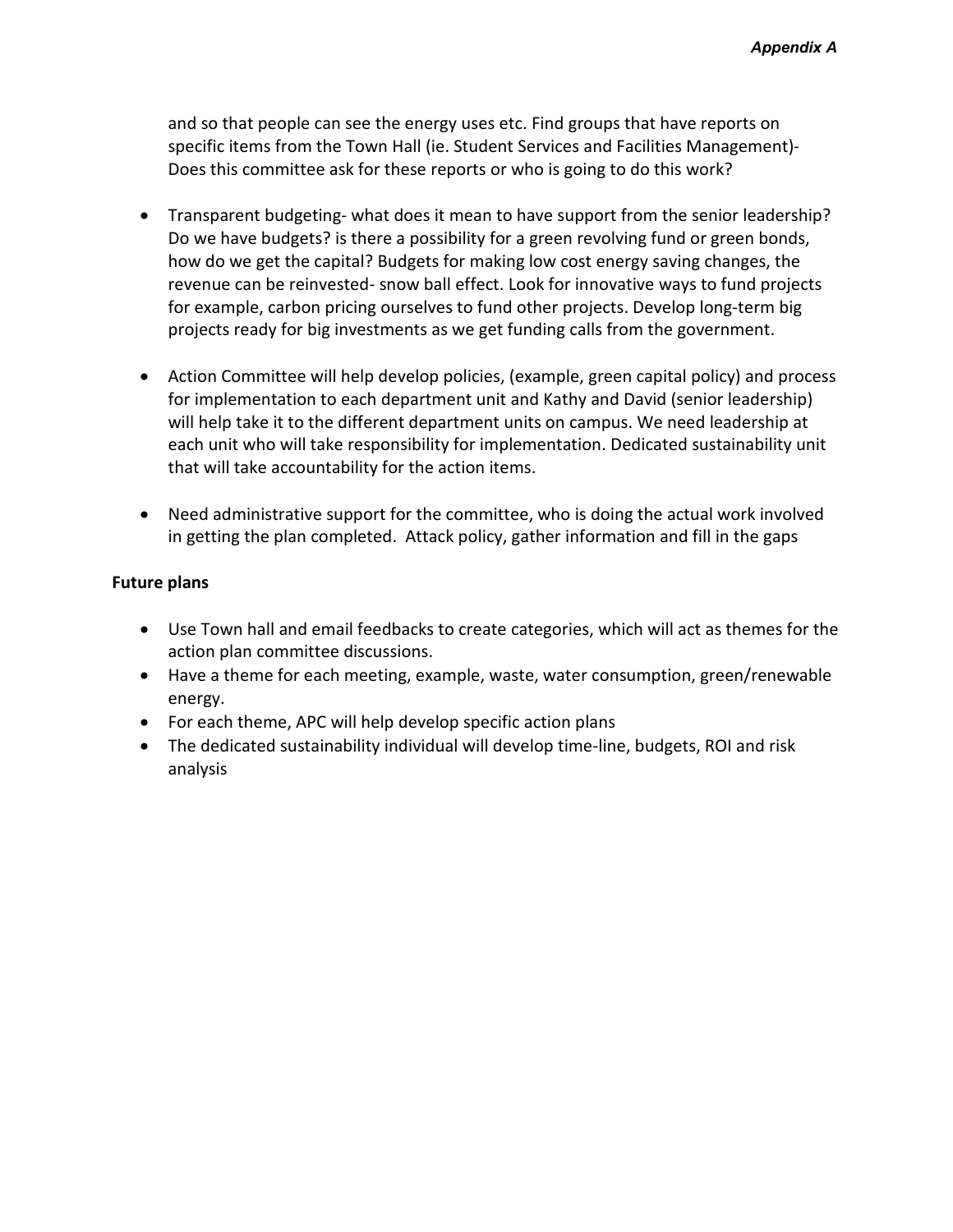## Categorized Town Hall Results

### Overarching Lenses:

- Net Zero, 100% renewable by 2030, fossil fuel dependence eliminated
- Carbon neutral, zero waste policy
- Policy changes to enact
- Indigenization/decolonization
- Equity, diversity and inclusion
- Living Labs

### Action Item Themes:

#### **Waste**

- Eliminate single use plastics on campus
- Match consumption to use (space, equip/supplies, procurement local food, biodegradable utensils, etc)
- Composting facilities in food court and office spaces
- Wastewater
- More recycling stations
- Digital, not paper
- Construction waste management
- Make campus a no-trace zone

#### **Transportation**

- Free bicycle rental- with key pass service
- Public transit free
- Free light-rail service from downtown to UofR
- Electric vehicles charging stations
- Better bike storage/access
- Carpool Upass
- Reduce travel, policy and education surrounding these items

#### Land Use

- Native plants garden on campus, collaborate with Nature Regina group
- Rooftop gardens
- Enable remote work/share spaces on campus
- Water capture (also in infrastructure)
- More trees, green patch larger
- Compost for garden
- More greenspace, eliminate pesticide/herbicide usage on campus
- Better outdoor space for teaching and learning